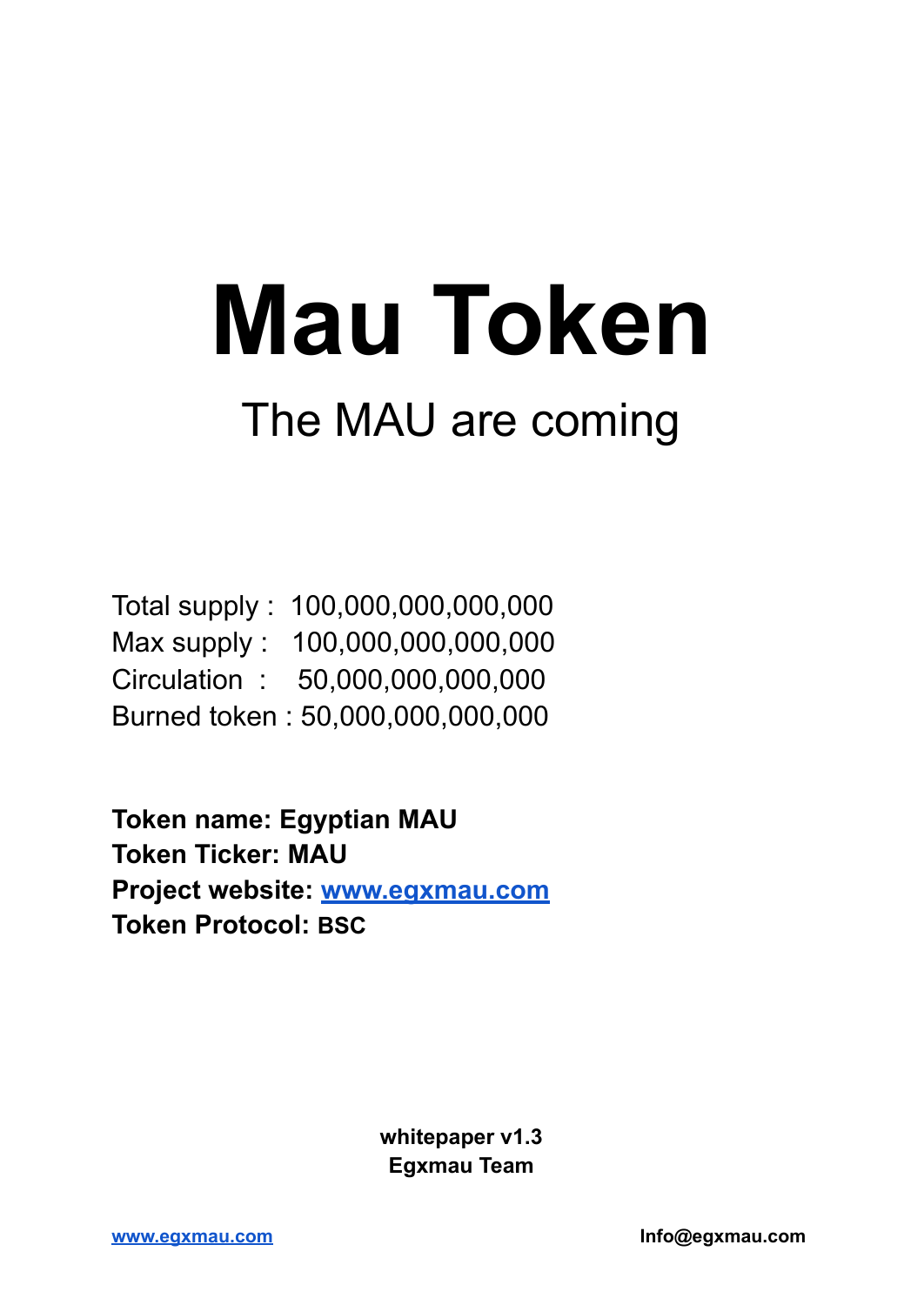## **INTRODUCTION**

Memecoins are currently seeing a real revival and also long-term potential in the cryptosphere, Dogecoin paving the way. Egyptian MAU, in essence, is a charity token that aims to use the power of crypto and the blockchain to help people make a change in the world. The project was developed to use the influence of memes to bring about this change. We believe the future of finance, economy and politics is decentralization and true democracy. To take away the centralized power of the so-called elites and give it back to the people.

Egyptian MAU (MAU) is a blockchain-powered decentralized platform built on Binance Smart Chain (BSC) Network. MAU's supply is limited to 100T token, it allows users and traders to enjoy the flexibility offered by BSC Network which includes scalability and low transaction fee.

The MAU project stands on three pillars:

1- A trading platform

2- A wallet that tracks the user's wallet and provides him with his buying and selling information, entry and exit areas, profits and losses

3- NFTs platform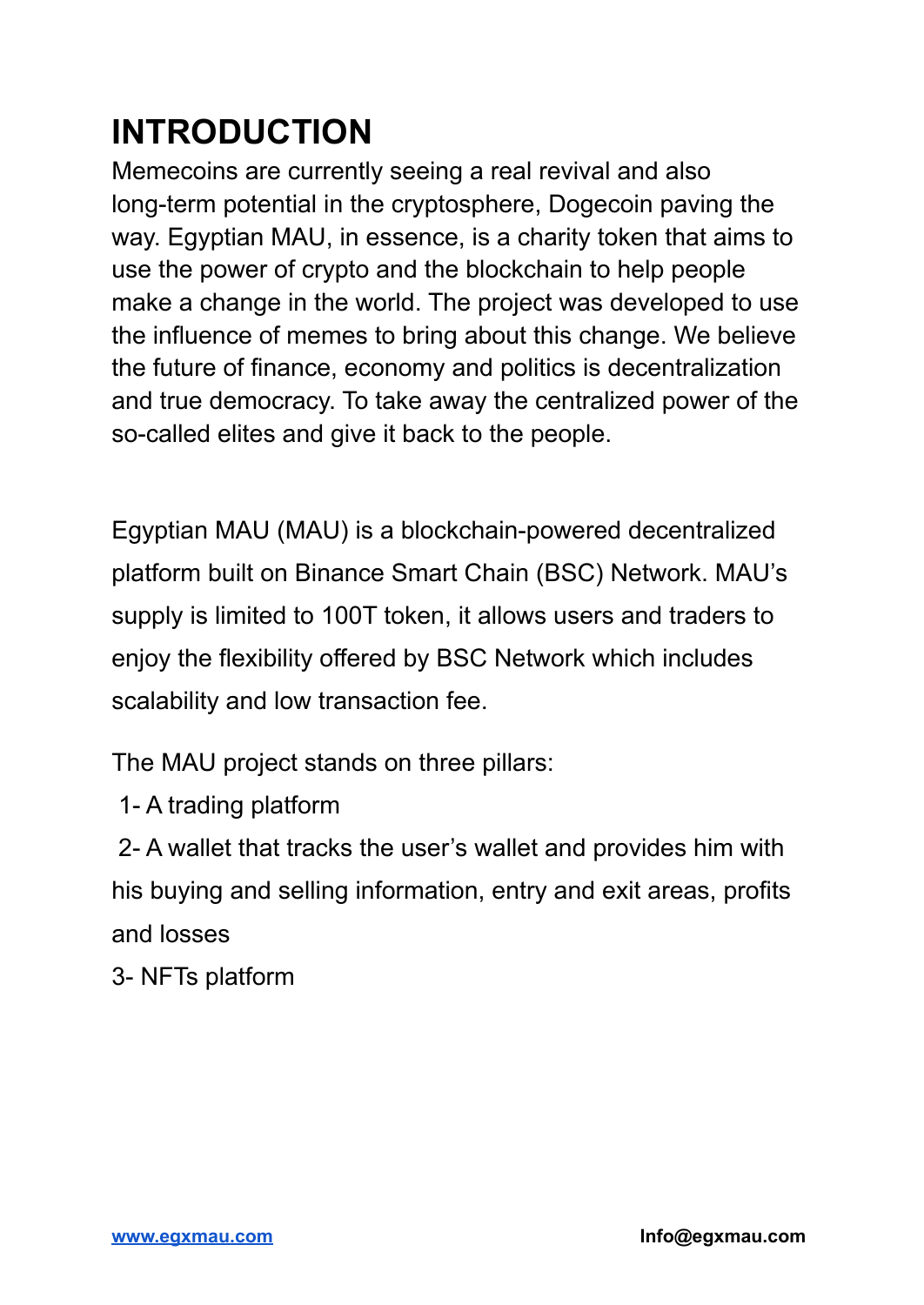## **WE ARE STARTING WITH CATS RESCUED**

CATS NFT'S One of the most exciting projects we have in the roadmap is the Rescued Cats NFT's. We will rescue cats all over the world and turn them into beautiful NFT's people can own on the blockchain — Complete with each rescued cat's name, appearance and their story of where they came from and how they were rescued. The cats are coming. Mau Token aims to be a decentralized, community driven cryptocurrency with a purpose to help cat shelters and charities all over the world. Community driven cryptocurrency also means that we will have a vote staking system, where people can stake their MAU Tokens to take part in polls to choose the direction of our first charity project.

## **Egyptian MAU NFT's**

Our largest project in the works is our NFT marketplace. We will allow users to create and buy/auction their own NFTs and plan to allow users to donate a % to helping save cats.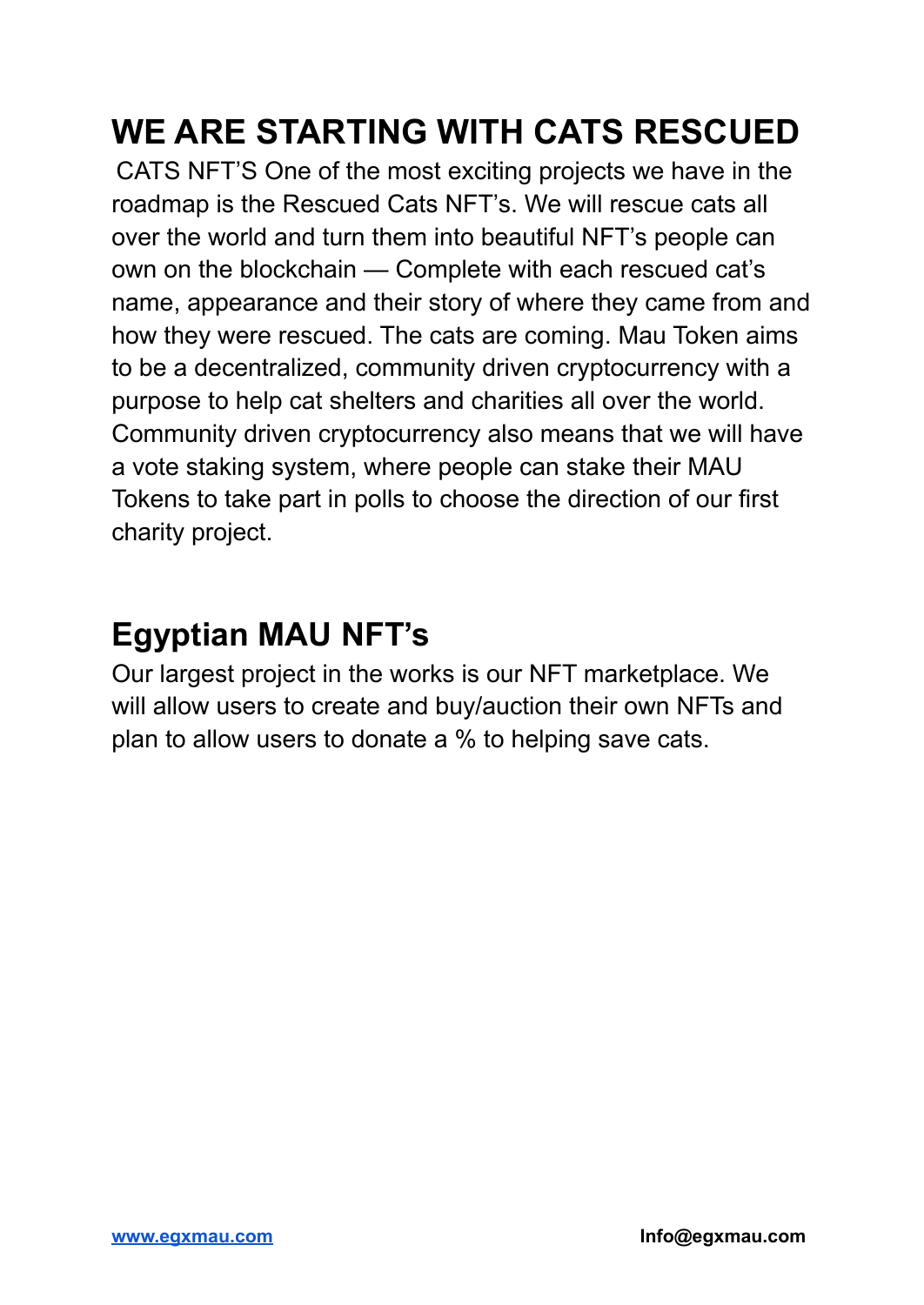## **Value**

#### **transparency**

MAU is decentralized and supported by its community of enthusiasts. we encourage open communication and believe trust, transparency, and community are the 3 pillars to building longevity

#### **community**

MAU is one of the fastest growing and most loved communities in crypto we believe that only together we are strong. community is everything and MAU strive to include everyone from around the globe

#### **Longevity**

Egyptian MAU looks forward to a long-term partnership. A significant investment will result from our long-term plan, which is not dependent on temporary trends.

### **Trust**

In cryptocurrency market is paramount. that means full transparency not only in the community and development but also in security efforts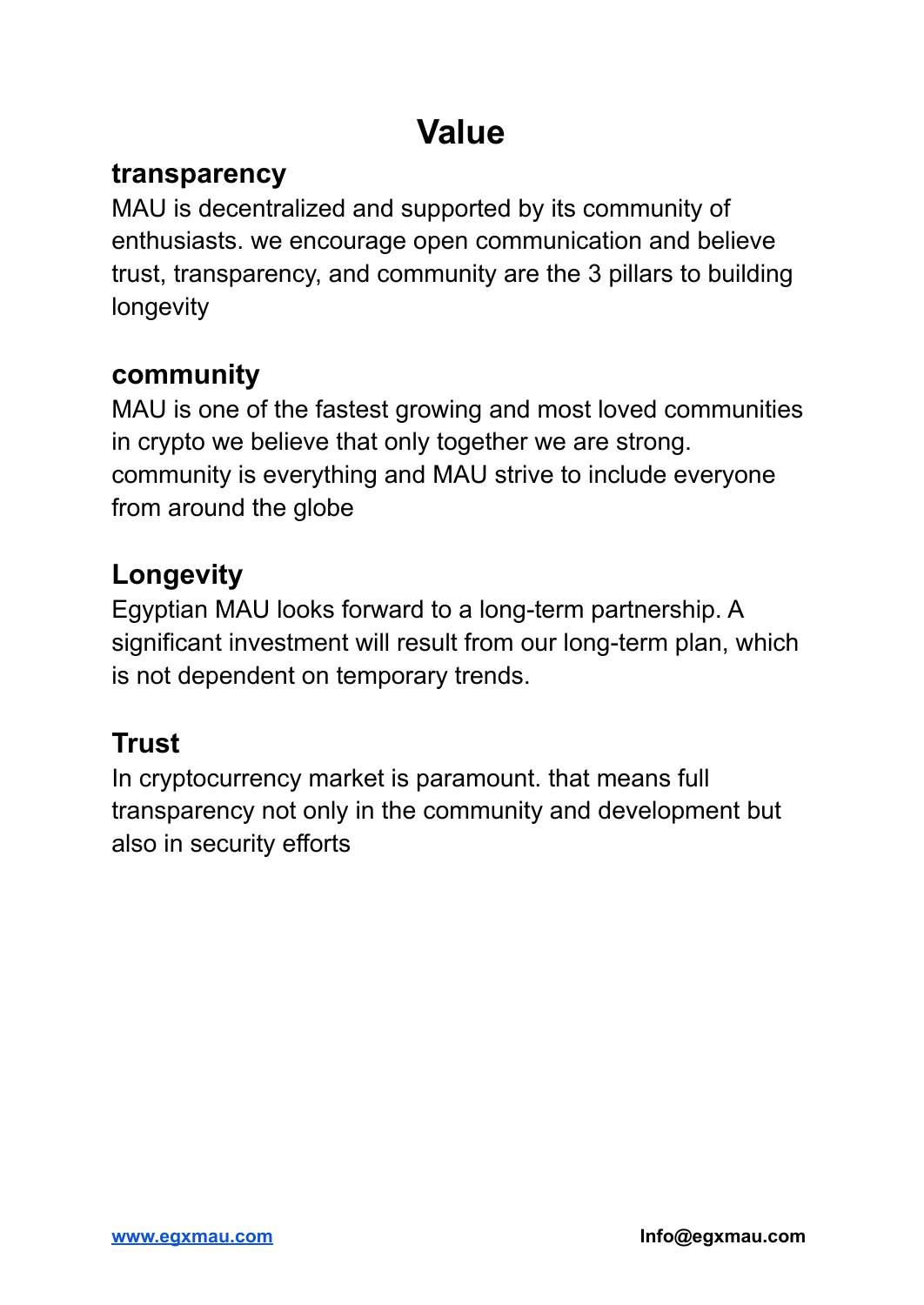## **Road map**

#### **phase one**

- token & contract deployment on the chain
- code audit
- launch website
- cooperation with panckakeswap, Julswap, dexguru & poocoin
- burn up to 50%

#### **phase two**

- airdrop platform
- partnership with ( coinhunter, coinlist, coinscope & freshcoins)
- listing on well known platform eg (Hotbit, MXC & Gate io)
- trend and token data analysis platform
- coingecko and coinmarketcap listing

#### **phase three**

- listing on more exchanges
- MAU swap (Decentralized exchange)
- cooperate with other projects
- reality prediction
- set up more LP

#### **phase four**

- 3 more CEX Listing
- MAU Wallet
- MAU Exchange
- 100.000 Holder & 100.000 telegram member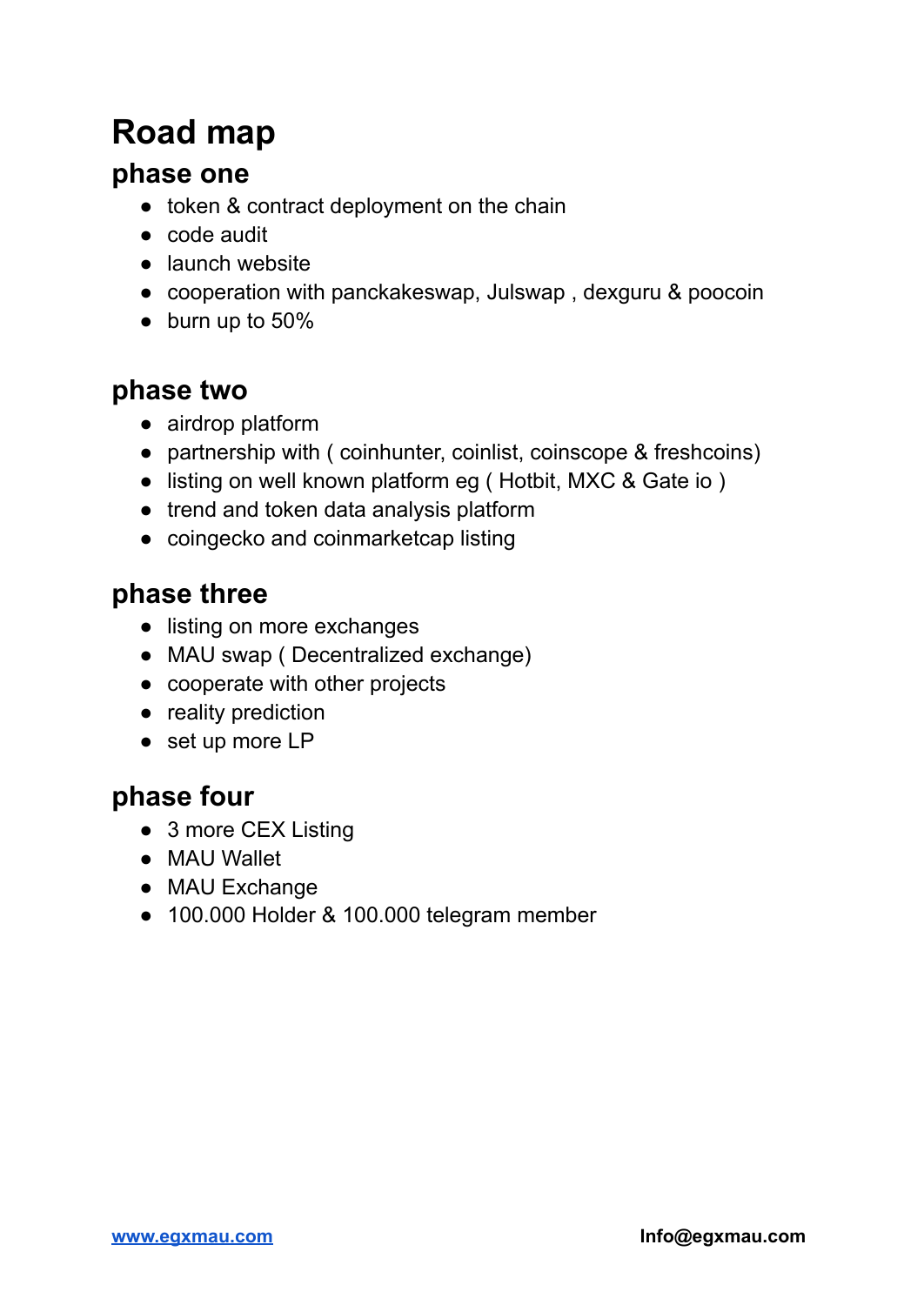#### **Token distribution**

**25%** Total Supply to be distributed during Token Sale

**50%** will be sent to burn wallet according to roadmap

**8%** Total Supply Locked for Marketing and Development (Locked through a smart contract and unlocked as and when required)

**5%** Total Supply Locked for community airdrop, bounties, incentivizing, and contingencies

**5%** advisors

**2%** Total Supply for Early Backers

**5%** teamwork

#### **Tokenomics**

Mau is another digital currency, with a couple of key differences. We want to fix some of the problems—like price volatility—that are common in other digital coins. To do this, We aim to discourage day trading of MAU and to reward long-term holders by charging a 10% fee on each sale. Half of the fees collected are earmarked for existing coin owners, who receive a sort of dividend in the form of .additional coins

The goal here is to prevent the larger dips when whales decide to" sell their tokens later in the game, which keeps the price from fluctuating as much

**Audit**

coming soon